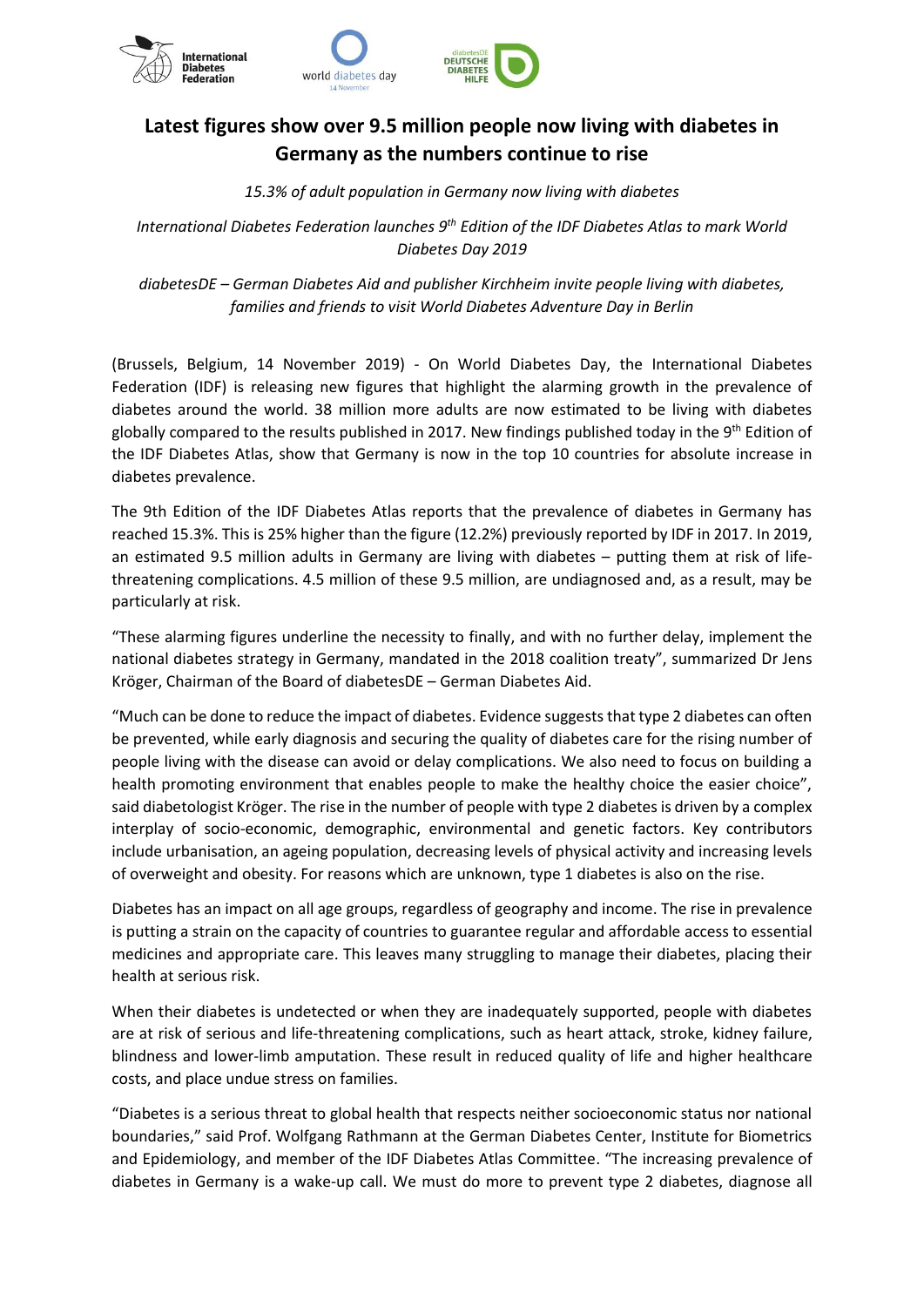

forms of diabetes early and prevent complications. We must also ensure that every person with diabetes has affordable and uninterrupted access to the care they need."

Globally, an estimated 463 million adults are living with diabetes and 59 million are in Europe alone. Type 2 diabetes accounts for up to 90% of the total.

For more information and supporting data about the national, regional and global prevalence of diabetes included in the IDF Diabetes Atlas  $9<sup>th</sup>$  Edition, visi[t www.diabetesatlas.org.](http://www.diabetesatlas.org/)

### **World Diabetes Day 2019 events at the Sony Center, Berlin:**

- **Thursday, November 14th: Blue Monument Challenge (Illumination of the Sony Center), 19:00**
- **Saturday, November 16th: World Diabetes Adventure Day, 10:00 – 18:00 by diabetesDE – German Diabetes Aid and publisher Kirchheim. People with diabetes, families and friends and everybody who is interested to learn more about the condition is invited to take part in a range of activities, including: the diabetes market, diabetes lectures in a cinema, infotainment programme on stage, family fun run (14:00, register at https://www.diabetesde.org/family-fun-run), and a foam cloud event (16:20)**

#### **ENDS**

## **About the IDF Diabetes Atlas**

The IDF Diabetes Atlas is an authoritative resource on the global impact of diabetes. First published in 2000, it is updated periodically by IDF in collaboration with experts from around the world and contains data on diabetes prevalence, mortality and expenditure on global, Regional and national levels. The IDF Diabetes Atlas draws attention to the importance and growing impact of diabetes in all countries and regions. www.diabetesatlas.org

#### **About the International Diabetes Federation**

The International Diabetes Federation (IDF) is an umbrella organization of over 230 national diabetes associations in 170 countries and territories. It represents the interests of the growing number of people with diabetes and those at risk. The Federation has been leading the global diabetes community since 1950. [www.idf.org](http://www.idf.org/)

#### **About diabetesDE – German Diabetes Aid**

diabetesDE – German Diabetes Aid is a non-for-profit, patient centered health organisation, actively engaging for more than 7 mio people with diabetes, their families and persons at risk. We focus on informing the public, building awareness, campaigning and mobilising political will for neccessary improvements in diabetes care, early detection, effective primary prevention and research capacity building. There is a close cooperation with our funding organisations, the German Diabetes Society (DDG), the German Association of Diabetes Councelling and Educating Professions (VDBD) and the German Diabetes Aid – People with Diabetes (DDH-M) and other stakeholders. diabetesDE-German Diabetes Aid is a member of the German NCD Alliance (DANK). [www.diabetesde.org,](http://www.diabetesde.org/) [www.diabetes](http://www.diabetes-stimme.de/)[stimme.de](http://www.diabetes-stimme.de/)